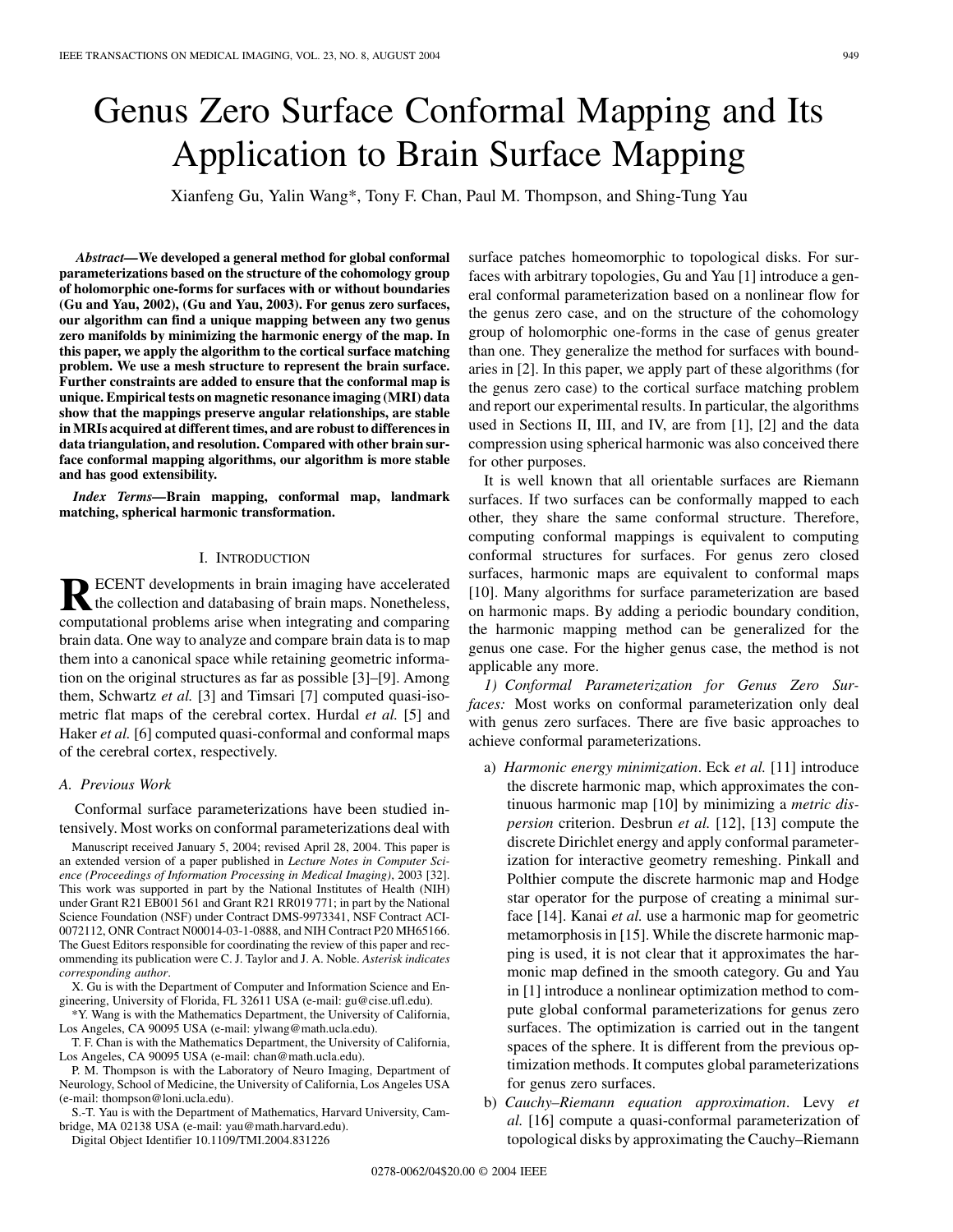| Method                               | Principle                                       | <i>Comments</i>                          |  |
|--------------------------------------|-------------------------------------------------|------------------------------------------|--|
| Discrete Harmonic Maps [11]-[14]     | Minimize harmonic energy,                       | Compute harmonic maps                    |  |
|                                      | namely the Dirichlet energy                     | for genus zero surfaces only             |  |
| Least-square Conformal Mapping [16]  | Approximate Cauchy-Riemann equation             | Equivalent to harmonic energy            |  |
| Laplace-Beltrami operator [17], [20] | A linear system which approximates the          | Compute conformal maps for               |  |
|                                      | Laplace-Beltrami operator                       | closed genus zero and genus one surfaces |  |
| Angle-Based Functional [18]          | Minimizes distortion in angle space             | Computes conformal maps for closed       |  |
|                                      |                                                 | genus zero and genus one surfaces        |  |
| Circle Packing [19], [21]            | Based on mean value property of harmonic maps   | Does not consider the specific metric    |  |
| Conformal Structure [1], [2]         | Compute cohomology group of holomorphic 1-forms | Based on Hodge theory, general approach  |  |
|                                      |                                                 | for arbitrary genus surfaces             |  |

TABLE I APPROACHES FOR CONFORMAL AND HARMONIC SURFACE PARAMETERIZATION

equation using the least squares method. They show rigorously that the quasi-conformal parameterization exists uniquely, and is invariant to similarity transformations, independent of resolution, and orientation-preserving.

- c) *Laplacian operator linearization*. Haker *et al.* [\[6](#page-8-0)], [\[17](#page-9-0)] use a method to compute a global conformal mapping from a genus zero surface to a sphere by representing the Laplace–Beltrami operator as a linear system.
- d) *Angle-based method*. Sheffer *et al.* [\[18](#page-9-0)] introduce an angle-based flattening method to flatten a mesh to a two-dimensional plane so that it minimizes the relative distortion of the planar angles with respect to their counterparts in the three-dimensional (3-D) space.
- e) *Circle packing*. Circle packing is introduced in [[5\]](#page-8-0), [[19\]](#page-9-0). Classical analytic functions can be approximated using circle packing. For general surfaces in  $\mathbb{R}^3$ , the circle packing method considers only the connectivity but not the geometry, so it is not suitable for our parameterization purpose.

*2) Global Conformal Parameterization for Nonzero Genus Closed Surfaces:* For genus one surfaces, conformal parameterization is introduced in [\[20](#page-9-0)] by adding periodic constraints for harmonic maps defined on the fundamental domain of the surface.

It is impossible to generalize the current harmonic mapping method to the high genus case. The problem of computing conformal structures for general surfaces with arbitrary topologies is completely solved by Gu and Yau in [\[1](#page-8-0)], [\[2](#page-8-0)]. The method is based on Hodge theory, and applicable for both closed surfaces and open surfaces with arbitrary genus.

We summarize current conformal and harmonic surface parameterization methods in Table I.

There are some methods applying the Möbius automorphism group to brain conformal mapping. For instance, Tosun *et al.* [[22\]](#page-9-0), [[23\]](#page-9-0) used an approach based on Haker's conformal mapping and employed a Möbius transformation to minimize area distortion and sulcal alignment across multiple brains.

# *B. Basic Idea*

Suppose  $M_1, M_2$  are two surfaces. Locally they can be represented as  $r_1(x^1, x^2), r_2(x^1, x^2)$ , where  $(x^1, x^2)$  are their local coordinates, and  $r_1, r_2: R^2 \to R^3$  are vector-valued functions. The first fundamental form of  $M_1$  is  $ds_1^2 = \sum_{ij} g_{ij} dx^i dx^j$ , where

$$
g_{ij} = \frac{\partial r_1}{\partial x^i} \cdot \frac{\partial r_1}{\partial x^j}, \quad i, j = 1, 2
$$



Fig. 1. Conformal surface parameterization examples. (a) Is a real male face. (c) Is a square into which the human face is conformally mapped. (b) Is the conformal parameterization illustrated by the texture map. As shown, the right angles on the checkboard are well preserved on the surface in (b).

Similarly, the first fundamental form of  $M_2$  is defined in the same way.  $ds_2^2 = \sum_{i,j} \tilde{g}_{ij} dx^i dx^j$ . Define a mapping between two surfaces. Using local coordinates,  $f$  can be represented as  $f: R^2 \to R^2, f = (f^1(x^1, x^2), f^2(x^1, x^2)).$ Then any tangent vector  $(dx^1, dx^2)$  on  $M_1$  will be mapped to a tangent vector  $df$  on  $M_2$ 

$$
\begin{pmatrix} df^1 \\ df^2 \end{pmatrix} = \begin{pmatrix} \frac{\partial f^1}{\partial x_1} & \frac{\partial f^1}{\partial x_2} \\ \frac{\partial f^2}{\partial x_1} & \frac{\partial f^2}{\partial x_2} \end{pmatrix} \begin{pmatrix} dx^1 \\ dx^2 \end{pmatrix}.
$$
 (1)

The length of  $df$  is

$$
\sum_{m,n} \tilde{g}_{mn} df^m df^n. \tag{2}
$$

We use the length of df to define the length of  $(dx^1, dx^2)$ . Namely, we define a new metric for  $M_1$  which is induced by the mapping  $f$  and the metric on  $M_2$ . We call this metric *the pull-back metric*, and denote it by  $f^*ds_2^2$ . Replacing  $df^m$  in (2) by (1), we get the analytic formula for the pull-back metric

$$
f^*ds_2^2 = \sum_{mn} \left( \sum_{ij} \tilde{g}_{ij} (f(x^1, x^2)) \frac{\partial f^m}{\partial x_i} \frac{\partial f^n}{\partial x_j} \right) dx^m dx^n. \tag{3}
$$

We call  $f$  a *conformal mapping*, if there exists a positive scalar function  $\lambda(x^1, x^2)$ , such that

$$
f^*ds_2^2 = \lambda(x^1, x^2) \, ds_1^2 \tag{4}
$$

where  $\lambda(x^1, x^2)$  is called the *conformal factor*.

Intuitively, all the angles on  $M_1$  are preserved on  $M_2$ . Fig. 1 shows a conformal mapping example. Fig. 1(a) shows a real male face. We conformally map it to a square as in 1(c) and get its conformal parameterization. We illustrate the conformal parameterization via the texture mapping of a checkerboard in Fig. 1.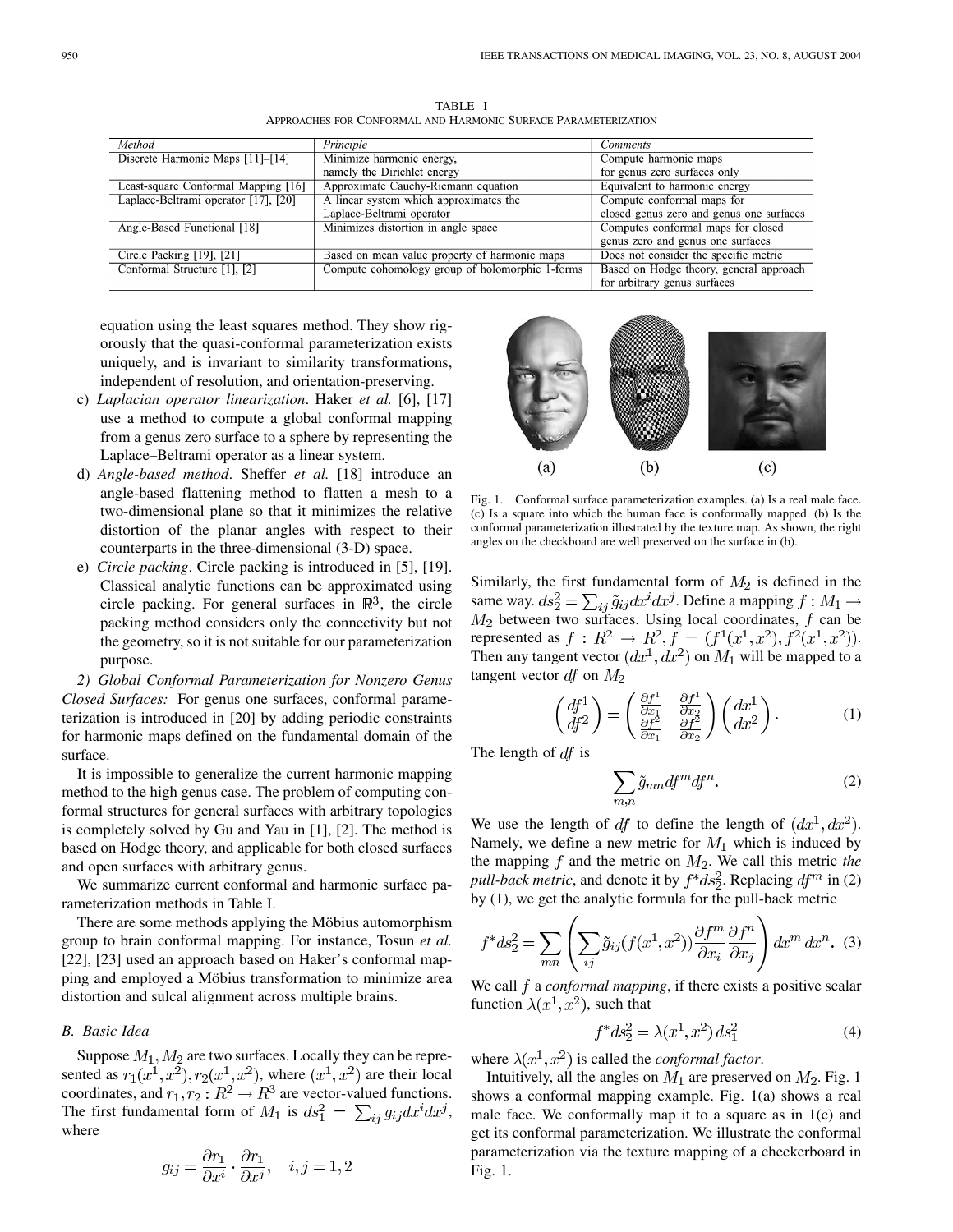It is well known that any genus zero surface can be mapped conformally onto the sphere and any local portion thereof onto a disk. This mapping, a conformal equivalence, is one-to-one, onto, and angle-preserving. Moreover, the elements of the first fundamental form remain unchanged, except for a scaling factor (the so-called *Conformal Factor*). For this reason, conformal mappings are often described as being similarities in the small. Since the cortical surface of the brain is a genus zero surface, conformal mapping offers a convenient method to retain local geometric information, when mapping data between surfaces. Indeed, several groups have created flattened representations or visualizations of the cerebral cortex or cerebellum [[5\]](#page-8-0), [\[6](#page-8-0)] using conformal mapping techniques. However, these approaches are either not strictly angle preserving [[5\]](#page-8-0), or there may be areas with large geometric distortions [\[6](#page-8-0)]. In this paper, we propose a new genus zero surface conformal mapping algorithm [\[1](#page-8-0)] and demonstrate its use in computing conformal mappings between brain surfaces. Our algorithm depends only on the surface geometry and is invariant to changes in image resolution and the specifics of the data triangulation. Our experimental results show that our algorithm has advantageous properties for cortical surface matching.

Suppose K is a simplicial complex, and  $f: |K| \to \mathbb{R}^3$ , which embeds | K | in  $R^3$ ; then  $(K, f)$  is called a mesh. Given two genus zero meshes  $M_1, M_2$ , there are many conformal mappings between them. Our algorithm for computing conformal mappings is based on the fact that for genus zero surfaces  $S_1, S_2, f : S_1 \rightarrow S_2$ is conformal if and only if  $f$  is harmonic. All conformal mappings between  $S_1, S_2$  form a group, the so-called Möbius group. Fig. 2 shows some examples of Möbius transformations. We can conformally map the surface of the head of Michelangelo's David to a sphere. When we draw the longitude and latitude lines on the sphere, we can induce corresponding circles on the original surface [Fig. 2(a) and (b)]. We apply a Möbius transformation to the sphere and make the two eyes become north and south poles. When we draw the longitude and latitude lines again [Fig. 2(c)], we get an interesting result shown in Fig. 2(d). Note all the right angles between the lines are well preserved in Fig. 2(b) and (d). This example demonstrates that all the conformal mapping results form a Möbius group.

Our method is summarized as follows: we first find a homeomorphism h between  $M_1$  and  $M_2$ , then deform h such that h minimizes the harmonic energy. To ensure the convergence of the algorithm, constraints are added; this also ensures that there is a unique conformal map.

This paper is organized as follows. In Section II, we give the definitions of a piecewise linear function space, inner product and piecewise Laplacian. In Section III, we describe the steepest descent algorithm which is used to minimize the string energy. In Section IV, we detail our conformal spherical mapping algorithms. In Section V, the conformal parameterization is optimized by integrating landmark information. Section VI applies conformal mapping for spherical harmonic transformation, and rotation-invariant shape analysis. Experimental results on conformal mapping for brain surfaces are reported in Section VII. In Section VIII, we compare our algorithm with other conformal mapping approaches used in neuroimaging. We conclude the paper in Section IX.



# II. PIECEWISE LINEAR FUNCTION SPACE, INNER PRODUCT AND LAPLACIAN

If a diffeomorphism between genus zero surfaces minimizing the harmonic energy, it is conformal. Based on this fact, the algorithm is designed as a steepest descent method.

This section formulates the mathematical concepts in a rigorous way. The major concepts, the harmonic energy of a map and its derivative, are defined. Because all the calculation is carried out on surfaces, we use the absolute derivative. Furthermore, for the purpose of implementation, we introduce the definitions in discrete form.

We use  $K$  to represent the simplicial complex,  $u, v$  to denote the vertices, and  $\{u, v\}$  to denote the edge spanned by  $u, v$ . We use  $f, g$  to represent the piecewise linear functions defined on K, use  $\bar{f}$  to represent vector value functions. We use  $\Delta_{\rm PL}$  to represent the discrete Laplacian operator.

*Definition 1:* All piecewise linear functions defined on K form a linear space, denoted by  $C^{\text{PL}}(K)$ .

In practice, we use  $C^{PL}(K)$  to approximate all functions defined on  $K$ . So the final result is an approximation to the conformal mapping. The higher the resolution of the mesh is, the more accurate the approximated conformal mapping is.

*Definition 2:* Suppose a set of string constants  $k_{u,v}$  are assigned for each edge  $\{u, v\}$ , the inner product on  $C^{PL}$  is defined as the quadratic form

$$
\langle f, g \rangle = \frac{1}{2} \sum_{\{u,v\} \in K} k_{u,v} (f(u) - f(v)) (g(u) - g(v)). \tag{5}
$$

The energy is defined as the norm on  $C^{PL}$ .

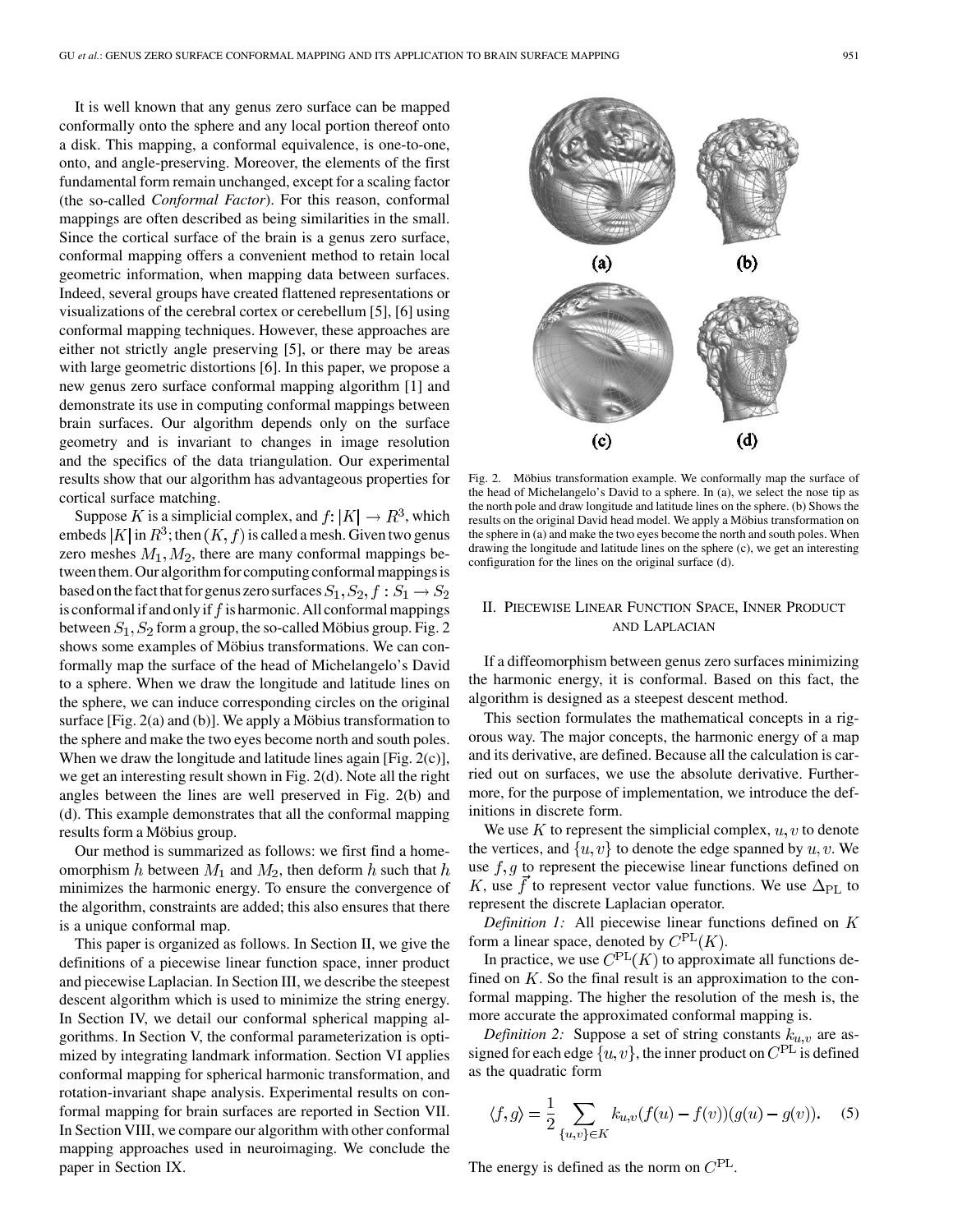

Fig. 3. Discrete Laplace–Beltrami operator. Edge  $\{v_1, v_3\}$  has two corners against it  $\alpha$ ,  $\beta$ . The edge weight is defined as the summation of the cotangents of these corner angles.

*Definition 3:* Suppose  $f \in C^{PL}$ , the string energy is defined as:

$$
E(f) = \langle f, f \rangle = \sum_{\{u,v\} \in K} k_{u,v} ||f(u) - f(v)||^2.
$$
 (6)

By changing the string constants  $k_{u,v}$  in the energy formula, we can define different string energies.

*Definition 4:* If string constants  $k_{u,v} \equiv 1$ , the string energy is known as the Tuette energy.

*Definition 5:* Suppose edge  $\{u, v\}$  has two adjacent faces  $T_{\alpha}$ ,  $T_{\beta}$ , with  $T_{\alpha} = \{v_1, v_2, v_3\}$ , as shown in Fig. 3, define the parameters

$$
a_{v_1, v_2}^{\alpha} = \frac{1}{2} \frac{(v_1 - v_3) \cdot (v_2 - v_3)}{|(v_1 - v_3) \times (v_2 - v_3)|}
$$
(7)

$$
a_{v_2,v_3}^{\alpha} = \frac{1}{2} \frac{(v_2 - v_1) \cdot (v_3 - v_1)}{[(v_2 - v_1) \times (v_3 - v_1)]}
$$
(8)

$$
a_{v_3,v_1}^{\alpha} = \frac{1}{2} \frac{(v_3 - v_2) \cdot (v_1 - v_2)}{|(v_3 - v_2) \times (v_1 - v_2)|}
$$
(9)

$$
T_{\beta}
$$
 is defined similarly. If  $k_{u,v} = a_{u,v}^{\alpha} + a_{u,v}^{\beta}$ , the string energy obtained is called the *harmonic energy*.

The string energy is always a quadratic form. By carefully choosing the string coefficients, we make sure the quadratic form is positive definite. This will guarantee the convergence of the steepest descent method.

*Definition 6:* The piecewise Laplacian is the linear operator  $\Delta_{\rm PL}: C^{\rm PL} \rightarrow C^{\rm PL}$  on the space of piecewise linear functions on  $K$ , defined by the formula

$$
\Delta_{\rm PL}(f) = \sum_{\{u,v\} \in K} k_{u,v}(f(v) - f(u)).
$$
 (10)

If  $f$  minimizes the string energy, then  $f$  satisfies the condition  $\Delta_{PL}(f) = 0$ . Suppose  $M_1, M_2$  are two meshes and the map  $\vec{f}: M_1 \to M_2$  is a map between them,  $\vec{f}$  can be treated as a map from  $M_1$  to  $R^3$  also.

*Definition 7:* For a map  $\vec{f}$  :  $M_1 \rightarrow R^3$ ,  $\vec{f}$  = , we define the energy as the norm of

$$
E(\vec{f}) = \sum_{i=0}^{2} E(f_i).
$$
 (11)

The Laplacian is defined in a similar way.

*Definition 8:* For a map  $\vec{f}$  :  $M_1 \rightarrow R^3$ , the piecewise Laplacian of  $\vec{f}$  is

$$
\Delta_{\rm PL} \vec{f} = (\Delta_{\rm PL} f_0, \Delta_{\rm PL} f_1, \Delta_{\rm PL} f_2).
$$
 (12)



Fig. 4. Projected Laplacian. The Laplacian  $\Delta f$  is a vector in  $R^3$ , which can be decomposed into a normal component,  $(\Delta_{\rm PL} \vec{f})^{\perp}$ , and tangential component,  $D\vec{f}$ . The normal component is collinear with the normal to the target surface, and the tangential component is in the tangent space of the target surface.

A map  $\vec{f}: M_1 \to M_2$  is harmonic, if and only if  $\Delta_{\rm PL} \vec{f}$  only has a normal component, and its tangential component is zero

$$
\Delta_{\rm PL}(\vec{f}) = (\Delta_{\rm PL} \vec{f})^{\perp}.
$$
\n(13)

A decomposition of Laplacian  $\Delta f$  is shown in Fig. 4.

## III. STEEPEST DESCENT ALGORITHM

Suppose we would like to compute a mapping  $\vec{f}: M_1 \to M_2$ such that  $\vec{f}$  minimizes a string energy  $E(\vec{f})$ . This can be solved easily by the steepest descent algorithm

$$
\frac{df(t)}{dt} = -\Delta \vec{f}(t) \tag{14}
$$

 $\vec{f}(M_1)$  is constrained to be on  $M_2$ , so  $-\Delta \vec{f}$  is a tangent vector field of  $M_2$ .

Specifically, suppose  $\bar{f}: M_1 \to M_2$ , and denote the image of each vertex  $v \in K_1$  as  $\vec{f}(v)$ . The normal on  $M_2$  at  $\vec{f}(v)$  is  $\vec{n}(\vec{f}(v))$ . Define the normal component as below.

*Definition 9:* The normal component

$$
(\Delta \tilde{f}(v))^{\perp} = \langle \Delta \tilde{f}(v), \vec{n}(\tilde{f}(v)) \rangle \vec{n}(\tilde{f}(v)) \tag{15}
$$

where  $\langle , \rangle$  is the inner product in  $R^3$ .

*Definition 10:* The absolute derivative is defined as

$$
D\vec{f}(v) = \Delta \vec{f}(v) - (\Delta \vec{f}(v))^{\perp}.
$$
 (16)

Then, (14) is  $\delta f = -Df \times \delta t$ .

## IV. CONFORMAL SPHERICAL MAPPING

Suppose  $M_2$  is  $S^2$ , then a conformal mapping  $\vec{f}$ :  $M_1 \rightarrow S^2$ can be constructed by using the steepest descent method. The major difficulty is that the solution is not unique but forms a Möbius group.

*Definition 11:* Mapping  $f: C \to C$  is a Möbius transformation if and only if

$$
f(z) = \frac{az+b}{cz+d}, \quad a, b, c, d \in \mathcal{C}, \quad ad - bc = 1.0 \tag{17}
$$

where  $\mathcal C$  is the complex plane.

All Möbius transformations form the Möbius transformation group. In order to determine a unique solution we can add different constraints. In practice we use the following two constraints: the zero mass-center constraint and a landmark constraint.

*Definition 12:* Mapping  $\vec{f}$  :  $M_1 \rightarrow M_2$  satisfies the zero mass-center condition if and only if

$$
\int_{M_1} \vec{f} d\sigma_{M_1} = 0 \tag{18}
$$

where  $d\sigma_{M_1}$  is the area element on  $M_1$ .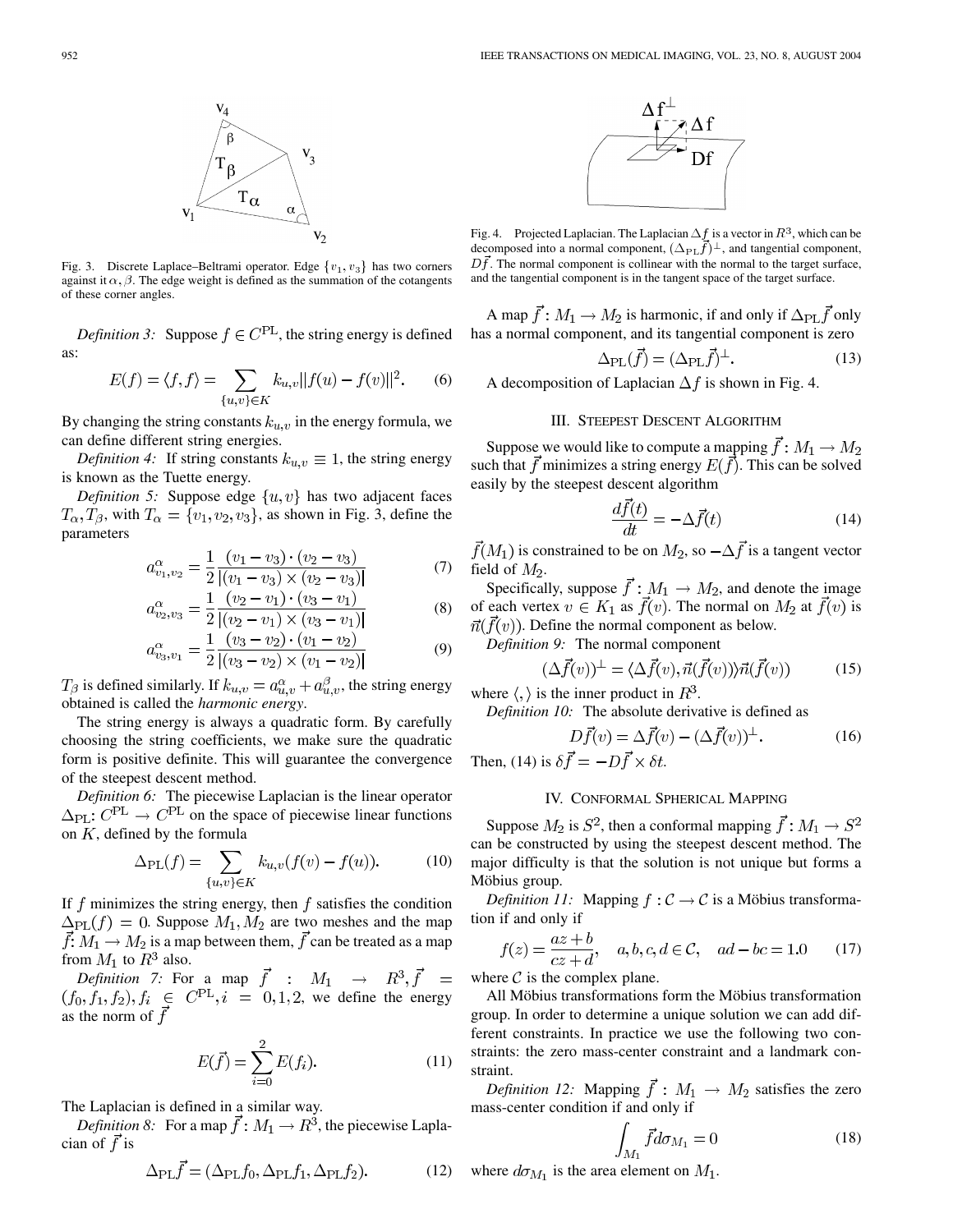All conformal maps from  $M_1$  to  $S^2$  satisfying the zero masscenter constraint are unique up to the Euclidean rotation group (which is 3-D). We use the Gauss map as the initial condition.

*Definition 13:* A Gauss map  $N : M_1 \rightarrow S^2$  is defined as

$$
N(v) = \vec{n}(v), \quad v \in M_1 \tag{19}
$$

where  $\vec{n}(v)$  is the normal at v.

*Algorithm 1: Spherical Tuette Mapping:* Input (mesh M, step length  $\delta t$ , energy difference threshold  $\delta E$ ), output  $(\vec{t}:M\to S^2)$  where  $\vec{t}$  minimizes the Tuette energy.

- 1) Compute Gauss map  $N : M \to S^2$ . Let  $\vec{t} = N$ , compute Tuette energy  $E_0$ .
- 2) For each vertex  $v \in M$ , compute absolute derivative  $D\vec{t}$ .
- 3) Update  $\vec{t}(v)$  by  $\delta \vec{t}(v) = -D\vec{t}(v)\delta t$ .
- 4) Compute Tuette energy  $E$ .
- 5) If  $|E E_0| < \delta E$ , return  $\vec{t}$ . Otherwise, assign E to  $E_0$ and repeat steps 2)–5).

Because the Tuette energy has a unique minimum, the algorithm converges rapidly and is stable. We use it as the initial condition for the conformal mapping.

*Algorithm 2: Spherical Conformal Mapping:* Input (mesh M, step length  $\delta t$ , energy difference threshold  $\delta E$ ), output  $(\vec{h}$ :  $M \rightarrow S^2$ ). Here  $\vec{h}$  minimizes the harmonic energy and satisfies the zero mass-center constraint.

- 1) Compute Tuette embedding  $\vec{t}$ . Let  $\vec{h} = \vec{t}$ , compute Tuette energy  $E_0$ .
- 2) For each vertex  $v \in M$ , compute the absolute derivative  $Dh$ .
- 3) Update  $\vec{h}(v)$  by  $\delta \vec{h}(v) = -D\vec{h}(v)\delta t$ .
- 4) Compute Möbius transformation  $\vec{\varphi}_0$  :  $S^2 \rightarrow S^2$ , such that

$$
\Gamma(\vec{\varphi}) = \int_{M_1} \vec{\varphi} \circ \vec{h} d\sigma_{M_1}, \vec{\varphi} \in M \text{ obius}(S^2) \qquad (20)
$$

$$
\vec{\varphi}_0 = \min_{\vec{\varphi}} \|\Gamma(\vec{\varphi})\|^2 \tag{21}
$$

where  $d\sigma_{M_1}$  is the area element on  $M_1$ .  $\Gamma(\vec{\varphi})$  is the mass center, and  $\vec{\varphi}$  minimizes the norm in the mass center condition.  $M$  obius( $S^2$ ) is the conformal automorphism group of  $S^2$ , and it can be analytically represented as  $\tau^{-1} \circ \theta \circ \tau$ , where  $\tau : S^2 \to C$  is the *stereographic projection*

$$
\tau(p) = \left(\frac{x}{1-z}, \frac{y}{1-z}\right), \quad p = (x, y, z) \in S^2
$$

and  $\theta: C \to C$  is a Möbius transformation as defined in Definition 11.

- 5) compute the harmonic energy  $E$ .
- 6) If  $|E E_0| < \delta E$ , return  $\vec{t}$ . Otherwise, assign E to  $E_0$ and repeat Step 2) through to Step 6).

Step 4) is nonlinear and expensive to compute. In practice we use the following procedure to replace it:

4'-1) compute the mass center 
$$
\vec{c} = \int_{S^2} \vec{h} d\sigma_{M_1}
$$
;  
\n4'-2) for all  $v \in M$ ,  $\vec{h}(v) = \vec{h}(v) - \vec{c}$ ;  
\n4'-3) for all  $v \in M$ ,  $\vec{h}(v) = (\vec{h}(v))/(||\vec{h}(v)||)$ .

This approximation method is good enough for our purpose. The resulting angle distortion is proportional to the square of the distance between the mass center and the origin. When the deviation is small, this provides a very accurate approximation to a Möbius transformation. By choosing the step length carefully, the energy can be decreased monotonically at each iteration.

# V. OPTIMIZE THE CONFORMAL PARAMETERIZATION BY USING LANDMARKS

In order to compare two brain surfaces, it is desirable to adjust the conformal parameterization and match the geometric features on the brains as well as possible. We define an energy to measure the quality of the parameterization. Suppose two brain surfaces  $S_1, S_2$  are given, conformal parameterizations are denoted as  $f_1: S^2 \to S_1$  and  $f_2: S^2 \to S_2$ , the *matching energy* is defined as

$$
E(f_1, f_2) = \int_{S^2} ||f_1(u, v) - f_2(u, v)||^2 du dv \qquad (22)
$$

We can compose a Möbius transformation  $\tau$  with  $f_2$ , such that

$$
E(f_1, f_2 \circ \tau) = \min_{\zeta \in \Omega} E(f_1, f_2 \circ \zeta)
$$
 (23)

where  $\Omega$  is the group of Möbius transformations. We use landmarks to obtain the optimal Möbius transformation. Landmarks are commonly used in brain mapping. We manually label the landmarks on the brain as a set of uniformly parametrized sulcal curves [\[8](#page-8-0)], as shown in Fig. 9. First we conformally map two brains to the sphere, then we pursue an optimal Möbius transformation to minimize the Euclidean distance between the corresponding landmarks on the spheres. Suppose the landmarks are represented as discrete point sets, and denoted as  $\{p_i \in S_1\}$ and  $\{q_i \in S_2\}$ ,  $p_i$  matches  $q_i$ ,  $i = 1, 2, \ldots, n$ . The landmark mismatch functional for  $u \in \Omega$  is defined as

$$
E(u) = \sum_{i=1}^{n} ||f_1^{-1}(p_i) - u(f_2^{-1}(q_i))||^2,
$$
  

$$
u \in \Omega, \quad p_i \in S_1, \quad q_i \in S_2. \quad (24)
$$

In general, the above variational problem is a nonlinear one. In order to simplify it, we convert it to a least squares problem. First we project the sphere to the complex plane, then the Möbius transformation is represented as a complex linear rational formula,  $(17)$ . We add another constraint for  $u$ , so that  $u$  maps infinity to infinity. That means the north poles of the spheres are mapped to each other. Then  $u$  can be represented as a linear form  $az + b$ . Then the functional of u can be simplified as

$$
E(u) = \sum_{i=1}^{n} g(z_i) |az_i + b - \tau_i|^2
$$
 (25)

where  $z_i$  is the stereo-projection of  $p_i, \tau_i$  is the projection of  $q_i, q$  is the conformal factor from the plane to the sphere, which can be simplified as

$$
g(z) = \frac{4}{1 + z\overline{z}}.\tag{26}
$$

So the problem is a least squares problem.

## VI. SPHERICAL HARMONIC ANALYSIS

Let  $L^2(S^2)$  denote the Hilbert space of square integrable functions on the  $S^2$ . In the spherical coordinates,  $\theta$  is taken as the polar (colatitudinal) coordinate with  $\theta \in [0, \pi]$ , and  $\phi$  as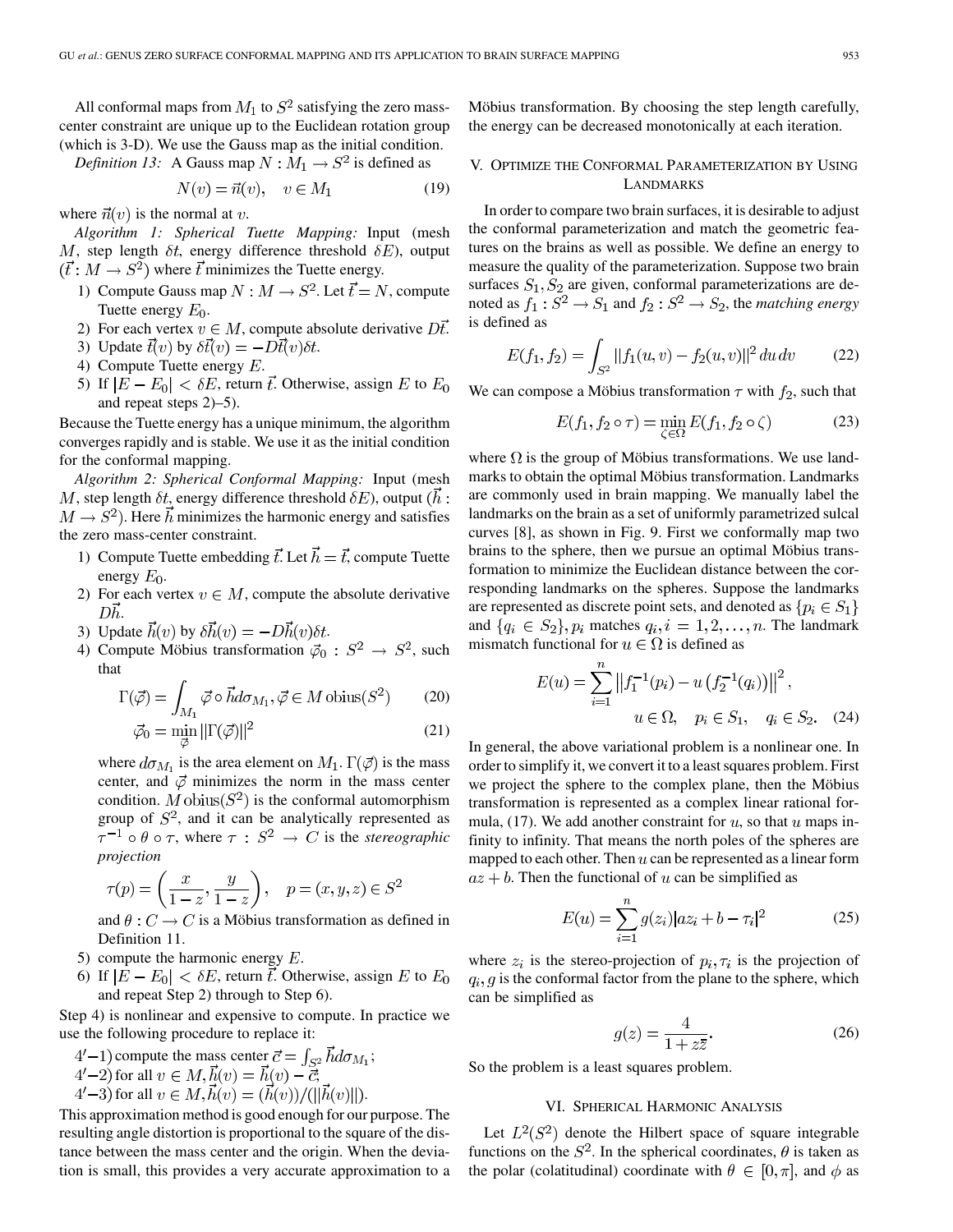the azimuthal (longitudinal) coordinate with  $\phi \in [0, 2\pi)$ . The usual inner product is given by

$$
\langle f, h \rangle = \int_0^{\pi} \left[ \int_0^{2\pi} f(\theta, \phi) \overline{h(\theta, \phi)} d\phi \right] \sin \theta \, d\theta. \tag{27}
$$

A function  $f: S^2 \to \mathbb{R}$  is called a *Spherical Harmonic*, if it is an eigenfunction of Laplace–Beltrami operator, namely  $\Delta f = \lambda f$ , where  $\lambda$  is a constant. There is a countable set of spherical harmonics which form an orthonormal basis for  $L^2(S^2)$ . For any nonnegative integer l and integer m with  $|m| \leq$ *l*, the  $(l, m)$ -spherical harmonic  $Y_l^m$  is a harmonic homogeneous polynomial of degree  $l$ . The harmonics of degree  $l$  span a subspace of  $L^2(S^2)$  of dimension  $2l + 1$  which is invariant under the rotations of the sphere. The expansion of any function  $f \in L^2(S^2)$  in terms of spherical harmonics can be written

$$
f = \sum_{l \ge 0} \sum_{|m| \le l} \hat{f}(l, m) Y_l^m \tag{28}
$$

and  $\hat{f}(l,m)$  denotes the  $(l,m)$  Fourier coefficient, equal to  $\langle f, Y_{I}^{m} \rangle$ . Spherical harmonic  $Y_{I}^{m}$  has an explicit formula

$$
Y_l^m(\theta, \phi) = k_{l,m} P_l^m(\cos \theta) e^{im\phi} \tag{29}
$$

where  $P_l^m$  is the *associated Legendre function* of degree  $l$  and order  $m$ , and  $k_{l,m}$  is a normalization factor. The details are explained in [[24\]](#page-9-0).

Once the brain surface is conformally mapped to  $S^2$ , the surface can be represented as three spherical functions,  $x^0(\theta, \phi), x^1(\theta, \phi)$ , and  $x^2(\theta, \phi)$ . The function  $x^{i}(\theta, \phi) \in L^{2}(S^{2})$  is regularly sampled and transformed to  $x^{i}(l, m)$  using the fast spherical harmonic transformation as described in [[25\]](#page-9-0).

Many processing tasks that use the geometric surface of the brain can be accomplished in the frequency domain more efficiently, such as geometric compression, matching, surface denoising, feature detection, and shape analysis [[26\]](#page-9-0), [[27\]](#page-9-0).

## *A. Brain Geometry Compression*

Similar to image compression using Fourier analysis, geometric brain data can be compressed using spherical harmonic analysis [[26\]](#page-9-0). Global geometric information is concentrated in the low-frequency components, whereas noise and locally detailed information are concentrated in the high-frequency part. By using low-pass filtering, we can keep the major geometric features and compress the brain surface without losing too much information.

### *B. Rotation Invariant Shape Descriptor*

The geometric representation  $(x^1(\theta, \phi), x^2(\theta, \phi), x^3(\theta, \phi))$ depends on the orientation of the brain. Brain registration has to be applied first in order to compare the geometric representations of two different brains. A rotation-invariant shape descriptor can be formulated based on the frequency coefficients. Because the harmonics of degree  $l$  span the rotation invariant subspace of  $L^2(S^2)$ , the following shape descriptor is also rotation invariant:

$$
s(l) = \sum_{i} \sum_{|m| \le l} ||\hat{x}^{i}(l, m)||^{2}.
$$
 (30)

TABLE II CPU TIMES FOR SURFACES OF DIFFERENT TRIANGLE COUNT ON A 1.9-GHz PC WITH WINDOWS XP OPERATING SYSTEM

| # of vertices | $#$ of faces | time (sec) |
|---------------|--------------|------------|
| 5002          | 10000        | 145        |
| 10002         | 20000        | 372        |
| 15002         | 30000        | 540        |

Given two brain surfaces, we can compute their shape descriptor from their spherical harmonic spectrum, and compare them directly without any registration.

Fig. 12 illustrate the shape descriptors for the same brain with different orientations. It is clear that the shape descriptor is totally rotation invariant [[28\]](#page-9-0).

The brain surface can be represented as a vector valued function defined on the sphere via conformal mapping of its surface to the surface. The brain surface can then be decomposed in terms of linear combination of spherical harmonics. The vector valued spectrum, i.e., the harmonic coefficients expressed as components of a vector, can be used to analyze the shape. The main geometric features are encoded in the low-frequency part, while the noise will be in the high-frequency part. By filtering out the high-frequency coefficients, we can smooth the surface, and compress the geometry. By comparing the low-frequency coefficients, we can match surfaces, and compute the similarity of surfaces.

#### VII. EXPERIMENTAL RESULTS

The algorithm uses covariant differentiation to solve a geometric nonlinear partial differential equation (PDE). The complexity of the algorithm is  $O(mn)$ , where m is the number of the vertices of the brain mesh,  $n$  is the number of required iterations.  $n$  mainly depends on the initial condition, i.e., how close it is to a conformal map.  $n$  also depends on the step length. Table II illustrates the CPU time for computing conformal maps of surfaces of different triangle numbers on a 1.9-GHz PC with the Windows XP operating system.

Comparing to other algorithms that solve a linear system, such as Haker *et al.* [[6\]](#page-8-0), our nonlinear algorithm has the following unique advantages. First, every point on the brain is treated in a uniform way—no point maps to infinity as in [[6\]](#page-8-0). Therefore, there are no specific areas with large distortion. Second, the method is very general, as it does not require the target surface to be a sphere. It can be easily generalized to compute harmonic maps between any two arbitrary genus zero surfaces.

The 3-D brain meshes are reconstructed from 3-D  $256 \times 256 \times 124$  T1 weighted SPGR (spoiled gradient) MRI images, by using an active surface algorithm that deforms a triangulated mesh onto the brain surface [[9\]](#page-8-0). Fig. 5(a) and (c) shows the same brain scanned at different times [\[8](#page-8-0)]. Because of the inaccuracy introduced by scanner noise in the input data, as well as slight biological changes over time, the geometric information is not exactly the same. Fig. 5(a) and (c) reveals minor differences.

The conformal mapping results are shown in Fig. 5(b) and (d). From this example, we can see that although the brain meshes are slightly different, the mapping results look quite similar. The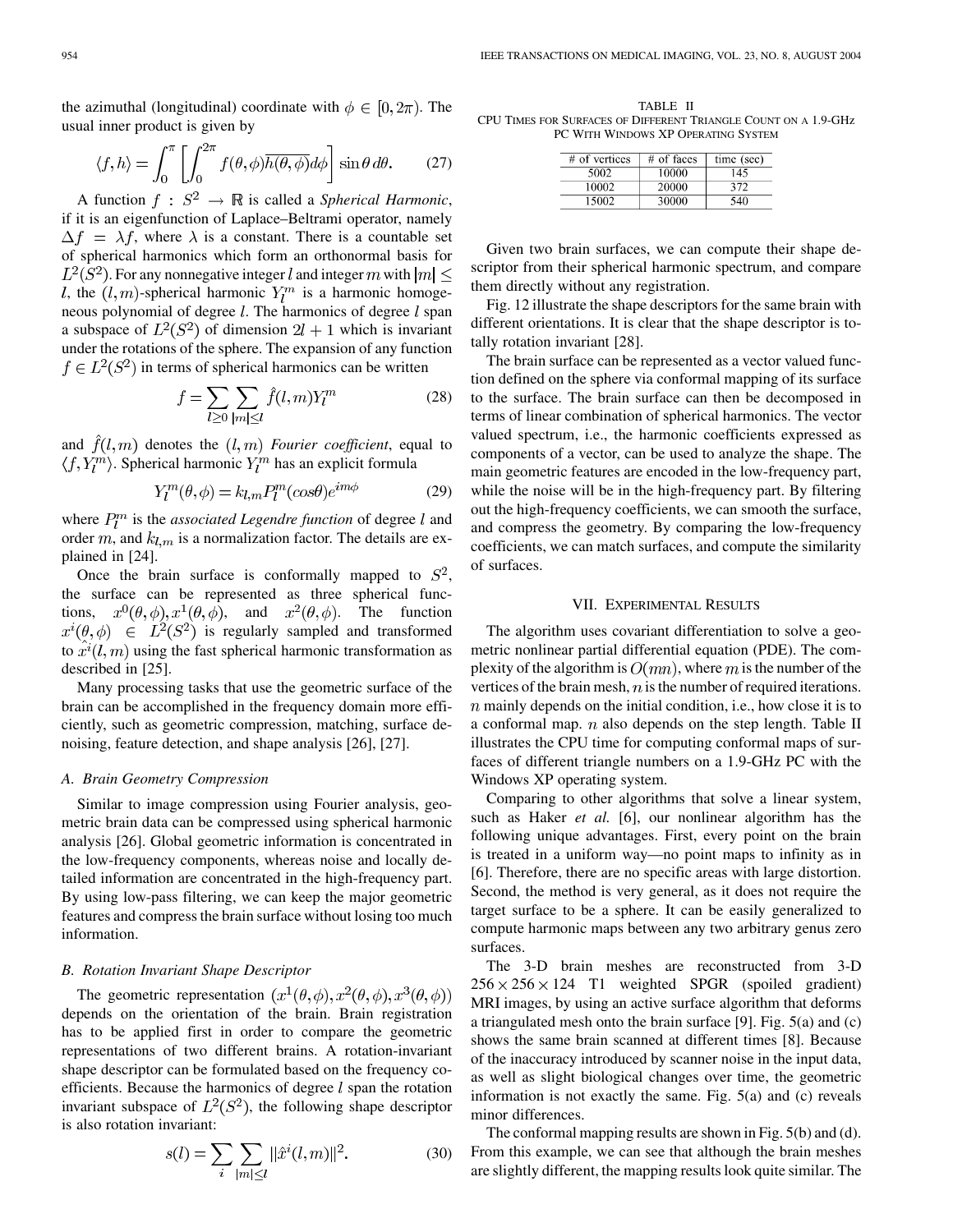

Fig. 5. Reconstructed brain meshes and their spherical harmonic mappings. (a) and (c) are the reconstructed surfaces for the same brain scanned at different times. Due to scanner noise and inaccuracy in the reconstruction algorithm, there are visible geometric differences. (b) and (d) are the spherical conformal mappings of (a) and (c), respectively; the normal information is preserved. By the shading information, the correspondence is illustrated.



Fig. 6. Conformal texture mapping. (a) Texture mapping of the sphere; (b) Texture mapping of the brain. The conformality is visualized by texture mapping of a checkerboard image. The sphere is mapped to the plane by stereographic projection, then the planar coordinates are used as the texture coordinates. This texture parameter is assigned to the brain surface through the conformal mapping between the sphere and the brain surface. All the right angles in the texture are preserved on the brain surface.

major features are mapped to the same position on the sphere. This suggests that the computed conformal mappings continuously depend on the geometry, and can match the major features consistently and reproducibly. In other words, conformal mapping may be a good candidate for a canonical parameterization in brain mapping.

Fig. 6 shows that the mapping is conformal by texture mapping a checkerboard to both the brain surface mesh and a spherical mesh. Each black or white square in the texture is mapped to sphere by stereographic projection, and pulled back to the brain. Note that the right angles are preserved both on the sphere and the brain.

Comparing conformal mapping to other spherical mapping method, such as Tuette brain mapping, the major difference is that Tuette is not intrinsic, and it highly depends on the representation of the surface, including the triangulation and resolution.



Fig. 7. Conformal mappings of surfaces with different resolutions. (a) Surface with 20 000 faces; (b) Surface with 50 000 faces. The original brain surface has 50 000 faces, and is conformally mapped to a sphere, as shown in (a). Then, the brain surface is simplified to 20 000 faces, and its spherical conformal mapping is shown in (b).



Fig. 8. Conformality measurement. (a) Intersection angles; (b) Angle distribution. The curves of iso-polar angle and iso-azimuthal angle are mapped to the brain, and the intersection angles are measured on the brain. The histogram is illustrated.

Even for the same brain, different representations will produce different mapping results. Conformal mapping is more valuable for practical purposes. Conformal mappings are stable and depend continuously on the input geometry but not on the triangulations, and are insensitive to the resolutions of the data. Fig. 7 shows the same surface with different resolutions, and their conformal mappings. The mesh simplification is performed using a standard method. The refined model has 50 k faces, but the coarse one has 20 k faces. The conformal mappings map the major features to the same positions on the spheres.

In order to measure the conformality, we map the iso-polar angle curves and iso-azimuthal angle curves from the sphere to the brain by the inverse conformal mapping, and measure the intersection angles on the brain. The distribution of the angles of a subject (A) are illustrated in Fig. 8. The angles are concentrated about the right angle.

Fig. 9 shows the landmarks, and the result of the optimization by a Möbius transformation. Our landmarks consist of a set of sulcal lines that were manually traced on 3-D surface models extracted from individual MRI images [\[29](#page-9-0)]. The lines correspond to various sulci, such as the central sulcus, post-central sulcus, pre-central sulcus, etc. The mappings were constrained by all landmarks that occur consistently in the brains being matched.

We also computed the matching energy, following (22). We did our testing on three example subjects. Their information is shown in Table III. We took subject A as the target brain.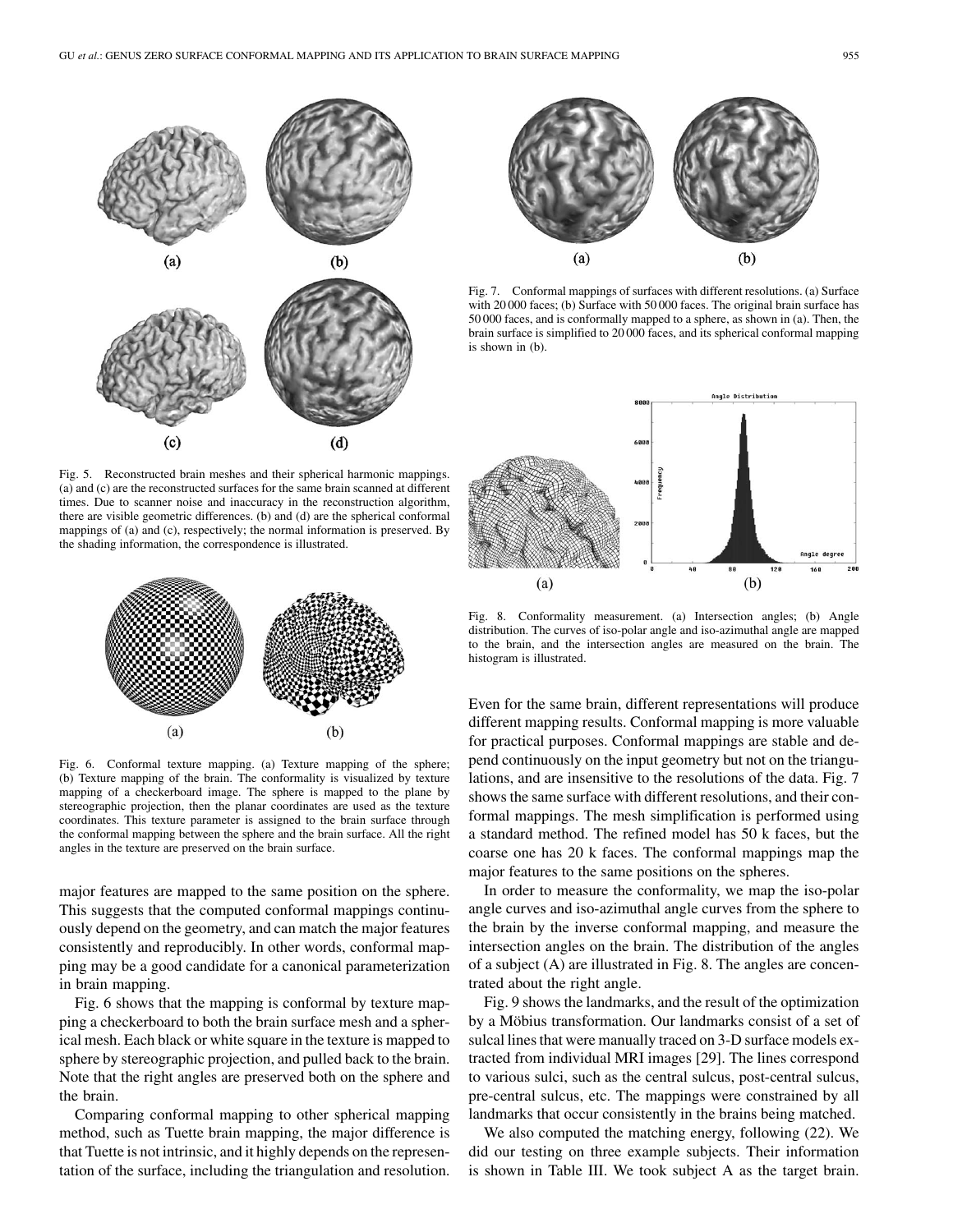

Fig. 9. Möbius transformation to minimize the deviations between landmarks. The dark curves are the landmarks. The correspondence between curves has been preassigned. The desired Möbius transformation is obtained to minimize the matching error on the sphere.

TABLE III MATCHING ENERGY FOR THREE SUBJECTS. SUBJECT A WAS USED AS THE TARGET BRAIN. FOR SUBJECTS B AND C, WE FOUND MÖBIUS TRANSFORMATIONS THAT MINIMIZED THE LANDMARK MISMATCH FUNCTIONS, RESPECTIVELY

| Subject | Vertex # | Face #  | <b>Before</b> | After   |
|---------|----------|---------|---------------|---------|
|         | 65.538   | 131.072 |               |         |
|         | 65.538   | 131.072 | 604.134       | 506.665 |
|         | 65.538   | 131.072 | 414.803       | 365.325 |

For each new subject model, we found a Möbius transformation that minimized the landmark mismatch energy on the maximum intersection subsets of it and A. As shown in Table III, the matching energies were reduced after the Möbius transformation.

Fig. 10 illustrates the geometric compression results using spherical harmonic compression. Fig. 11 shows the  $L^2$  errors of the compression result. The low-pass filters are applied to remove high-frequency components, and the surfaces are reconstructed from the remaining low-frequency components. The surface is normalized such that the total area is  $4\pi$ , then the  $L^2$ error between the reconstructed surface and the original surface is computed. The curve shows the normalized  $L^2$  error vs the ratio of retained low-frequency components. The figure illustrates that the major geometric information is encoded in the low-frequency part.

Fig. 12 illustrates the relative error between the rotation-invariant shape descriptors for the original brain surface and for the rotated brain surface. Because the first 30 low-frequency components generate more than 99% of the total energy, only the first 30 shape descriptor errors are shown in the figure. From the figure, it is clear that the relative errors are less than 1% and, therefore, the shape descriptors are rotation invariant.



Fig. 10. This figure illustrates the geometric compression results using spherical harmonics. After we conformally map the brain to a sphere, we can use spherical harmonics to compress the geometry. (a) is the original brain surface. (b), (c), and (d) are brain surfaces reconstructed from spherical harmonics with  $(1/8)$ ,  $(1/64)$ , and  $(1/256)$  of the original low-frequency coefficients, separately.



Fig. 11. This figure illustrates the normalized  $L^2$  errors of the compression.

The method described in this paper is quite general. We tested the algorithm on other genus zero surfaces, including the hand and foot surface. Some of the experimental results are illustrated in Fig. 13.

### VIII. COMPARISON WITH OTHER WORK

Several other studies of conformal mappings between brain surfaces are reported in [\[5\]](#page-8-0), [[6\]](#page-8-0), [\[17](#page-9-0)], and [\[19](#page-9-0)]. In [[5\]](#page-8-0) and [[19\]](#page-9-0), Hurdal *et al.* used the circle packing theorem and the ring lemma to establish a theorem: there is a unique circle packing in the plane (up to certain transformations) which is quasi-conformal (i.e., angular distortion is bounded) for a simply-connected triangulated surface. They demonstrated their experimental results for the surface of the cerebellum. This method only considers the topology without considering the brain's geometric structure. Given two different mesh structures of the same brain, one can predict that their methods may generate two different mapping results. Compared with their work, our method preserves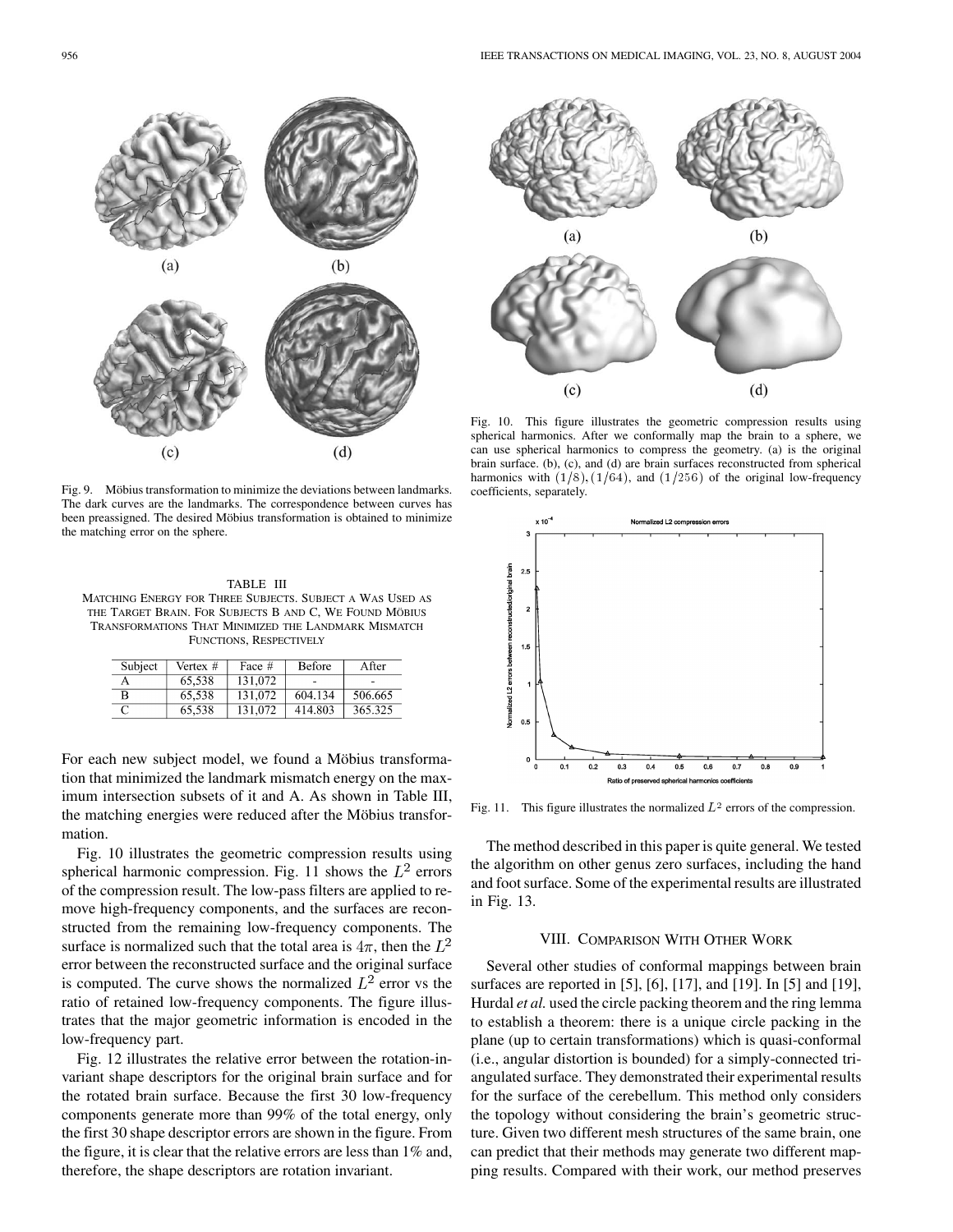<span id="page-8-0"></span>

Fig. 12. The brain surface is rotated 90 degree with respect to x-axis. The shape descriptors defined in (30) are computed for both the original surface and the rotated surface, denoted as  $s(l)$  and  $s'(l)$ , respectively. shape descriptors defined in (30) are computed for both the original surface and the rotated surface, denoted as  $s(l)$  and  $s'(l)$ , respectively. The relative errors  $(s(l) - s'(l))/s(l)$  are illustrated as a function of l. Because the first  $30s(l)$ generate almost all the energy, the curve is truncated at  $l = 30$ . From the curve it can be verified that the relative error is less than 1%, and, thus, the shape descriptors are rotation invariant.



Fig. 13. Spherical conformal mapping of genus zero surfaces. Extruding parts (such as fingers and toes) are mapped to denser regions on the sphere.

angles and establishes a good mapping between brains and a canonical space.

Haker *et al.* [6], [\[17](#page-9-0)] built a finite element approximation of the conformal mapping method for brain surface parameterization. They selected a point as the north pole and conformally mapped the cortical surface to the complex plane. In the resulting mapping, the local shape is preserved and distances and areas are only changed by a scaling factor. Based on Haker *et al.* [6], Joshi *et al.* [\[30](#page-9-0)] obtained a unique conformal mapping by fixing three point correspondences between two brains. Since stereo projection is involved, there is significant distortion around the north pole areas, which brings instability to this approach. Compared with their work, our method is more accurate, with no regions of large area distortion. It is also more stable and can be readily extended to compute maps between two general manifolds.

Finally, we note that Memoli *et al.* [\[31](#page-9-0)] mentioned they were developing implicit methods to compute harmonic maps between general source and target manifolds. They used level sets to represent the brain surfaces. Due to the extensive folding of the human brain surface, these mappings have to be designed very carefully.

## IX. CONCLUSION AND FUTURE WORK

In this paper, we apply part of the algorithms [1], [2] (for genus zero surface) to the cortical surface matching problem. The algorithm finds a unique conformal mapping between genus zero manifolds. Our method only depends on the surface geometry and not on the mesh structure (i.e., gridding) and resolution. Our algorithm is very fast and stable in reaching a solution. There are numerous applications of these mapping algorithms, such as providing a canonical space for automated feature identification, brain to brain registration, brain structure segmentation, brain surface denoising, shape analysis and convenient surface visualization, among others. We are trying to generalize this approach to compute conformal mappings between nonzero genus surfaces.

#### ACKNOWLEDGMENT

The 3-D model of Head of Michelangelo's David is courtesy of the Digital Michelangelo Project 3D Model Repository. The authors thank anonymous referees for their helpful suggestions.

#### **REFERENCES**

- [1] X. Gu and S. Yau, "Computing conformal structures of surfaces," *Commun. Inform. Syst.*, vol. 2, no. 2, pp. 121–146, Dec. 2002.
- [2] , "Global conformal surface parameterization," in *Proc. ACM Symp. Geometry Processing*, 2003, pp. 127–137.
- [3] E. Schwartz, A. Shaw, and E. Wolfson, "A numerical solution to the generalized mapmaker's problem: Flattening nonconvex polyhedral surfaces," *IEEE Trans. Pattern Anal. Machine Intell.*, vol. 11, pp. 1005–1008, Sept. 1989.
- [4] B. Fischl, M. Sereno, R. Tootell, and A. Dale, "High-resolution intersubject averaging and a coordinate system for the cortical surface," *Hum. Brain Mapp.*, vol. 8, pp. 272–284, 1999.
- [5] M. Hurdal, K. Stephenson, P. Bowers, D. Sumners, and D. Rottenberg, "Coordinate systems for conformal cerebellar flat maps," *NeuroImage*, vol. 11, p. S467, 2000.
- [6] S. Haker, S. Angenent, A. Tannenbaum, R. Kikinis, G. Sapiro, and M. Halle, "Conformal surface parameterization for texture mapping," *IEEE Trans. Visual. Comput. Graphics*, vol. 6, pp. 181–189, Apr.–June 2000.
- [7] B. Timsari and R. Leahy, "An optimization method for creating semi-isometric flat maps of the cerebral cortex," *Proc. SPIE (Medical Imaging)*, Feb. 2000.
- [8] P. Thompson, M. Mega, C. Vidal, J. Rapoport, and A. Toga, "Detecting disease-specific patterns of brain structure using cortical pattern matching and a population-based probabilistic brain atlas," in *Proc. 17th Int. Conf. Information Processing in Medical Imaging (IPMI2001)*, Davis, CA, June 18–22, 2001, pp. 488–501.
- [9] P. Thompson and A. Toga, "A framework for computational anatomy," in *Comput. Visual. Sci.*, vol. 5, 2002, pp. 1–12.
- [10] R. Schoen and S. Yau, *Lectures on Harmonic Maps*. Cambridge, MA: Harvard Univ., Int. Press, 1997.
- [11] M. Eck, T. DeRose, T. Duchamp, H. Hoppe, M. Lounsbery, and W. Stuetzle, "Multiresolution analysis of arbitrary meshes," *Comput. Graphics (Proc. SIGGRAPH 95)*, Aug. 1995.
- [12] P. Alliez, M. Meyer, and M. Desbrun, "Interactive geometry remeshing," *Comput. Graphics (Proc. SIGGRAPH 02)*, pp. 347–354, 2002.
- [13] M. Desbrun, M. Meyer, and P. Alliez, "Intrinsic parametrizations of surface meshes," in *Proc. Eurographics*, 2002, pp. 210–218.
- [14] U. Pinkall and K. Polthier, "Computing discrete minimal surfaces and their conjugates," *Exp. Math.*, vol. 2, no. 1, pp. 15–36, 1993.